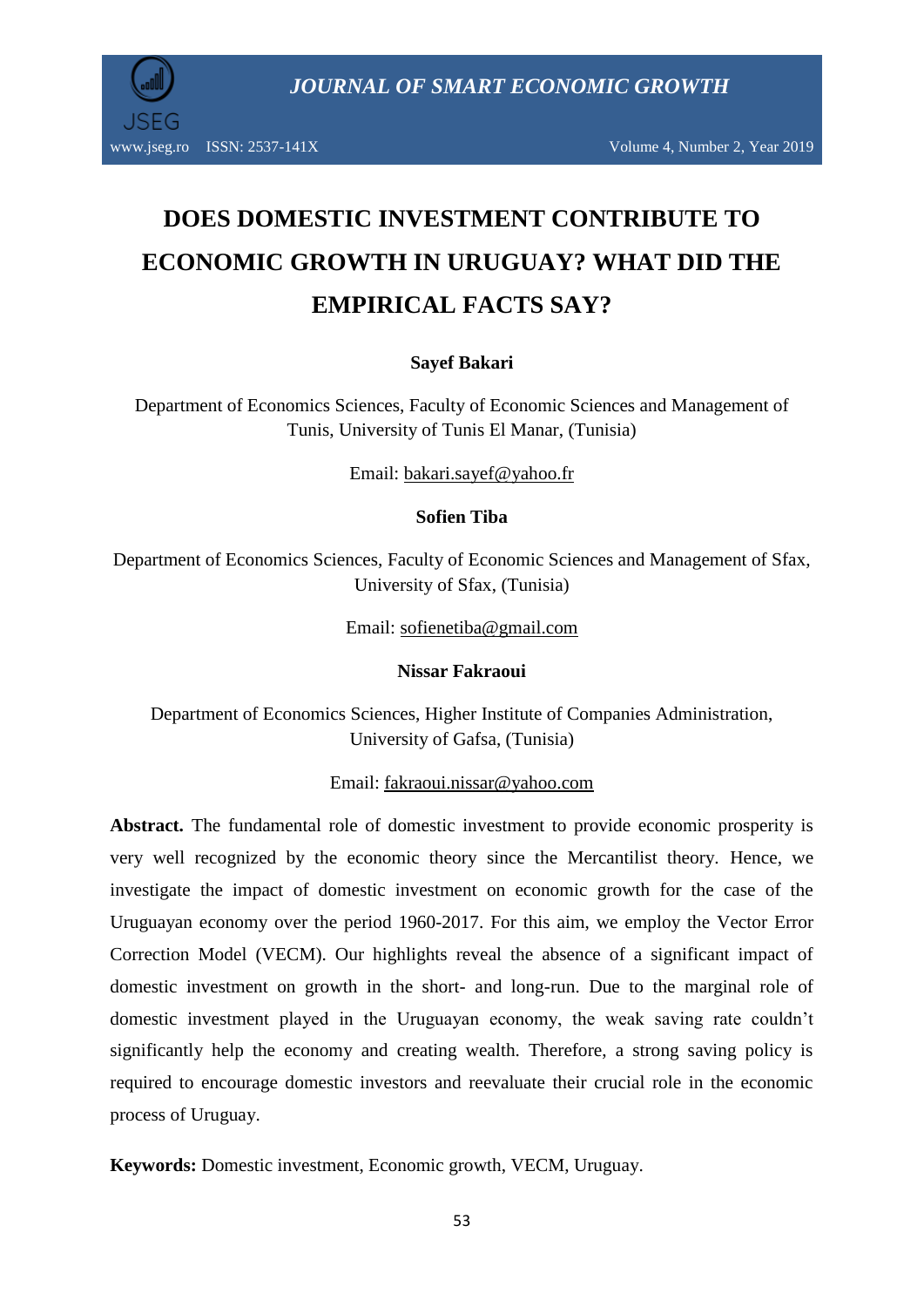

#### **JEL Classification : E22, F14, O16, O47, O54.**

#### **1. Introduction**

Without any doubt, domestic investment is one of the most important determinants of economic growth. Indeed, the classical, neoclassical, and Keynesian theses pointed out the importance of domestic investment in promoting the growth of the economy.

In this context, Romer (1986); Lucas (1988); Barro (1991); Fischer (1993), Adams (2009); Omri and Kahouli (2014); Tiba et al. (2015); Tiba and Frikha (2018 a,b); Bakari and Tiba (2019), Bakari et al. (2019), Tiba and Frikha (2019 a,b,c), and Tiba (2019 a,b) recorded a positive contribution of domestic investment to economic growth, in accordance with the classical, neoclassical, and Keynesian theories.

However, other study tried to explore better this link, and found that domestic investments don"t have necessarily a favorable effect on economic growth like Firebaugh (1992); Khan (1996); Devarajan (1996); German-Soto and Bustillos (2014); Bakari et al (2018a); Bouchoucha and Bakari (2019).

Furthermore, these conflicting results are due to the use of different econometric methodologies, different variables, periods, and sample. This could be significantly altered the results and provided paradoxical and non-conclusive facts.

Since the 1960s, Uruguay has plunged into an economic crisis and found it very difficult to recover. This led to the resort to religiosity, where the external debt amounted to 12.75 billion dollars. However, the crisis was exacerbated by the collapse of Argentina's economy in 1999, because it's the main economic partner of Uruguay. In addition, in 1994, only 6 % of Uruguayan families lived below the national poverty line, and 94 %of Uruguay's population was middle class or wealthy. It has doubled or tripled since the late 1990s, reaching 30 % of poverty, while unemployment affects 12% of assets.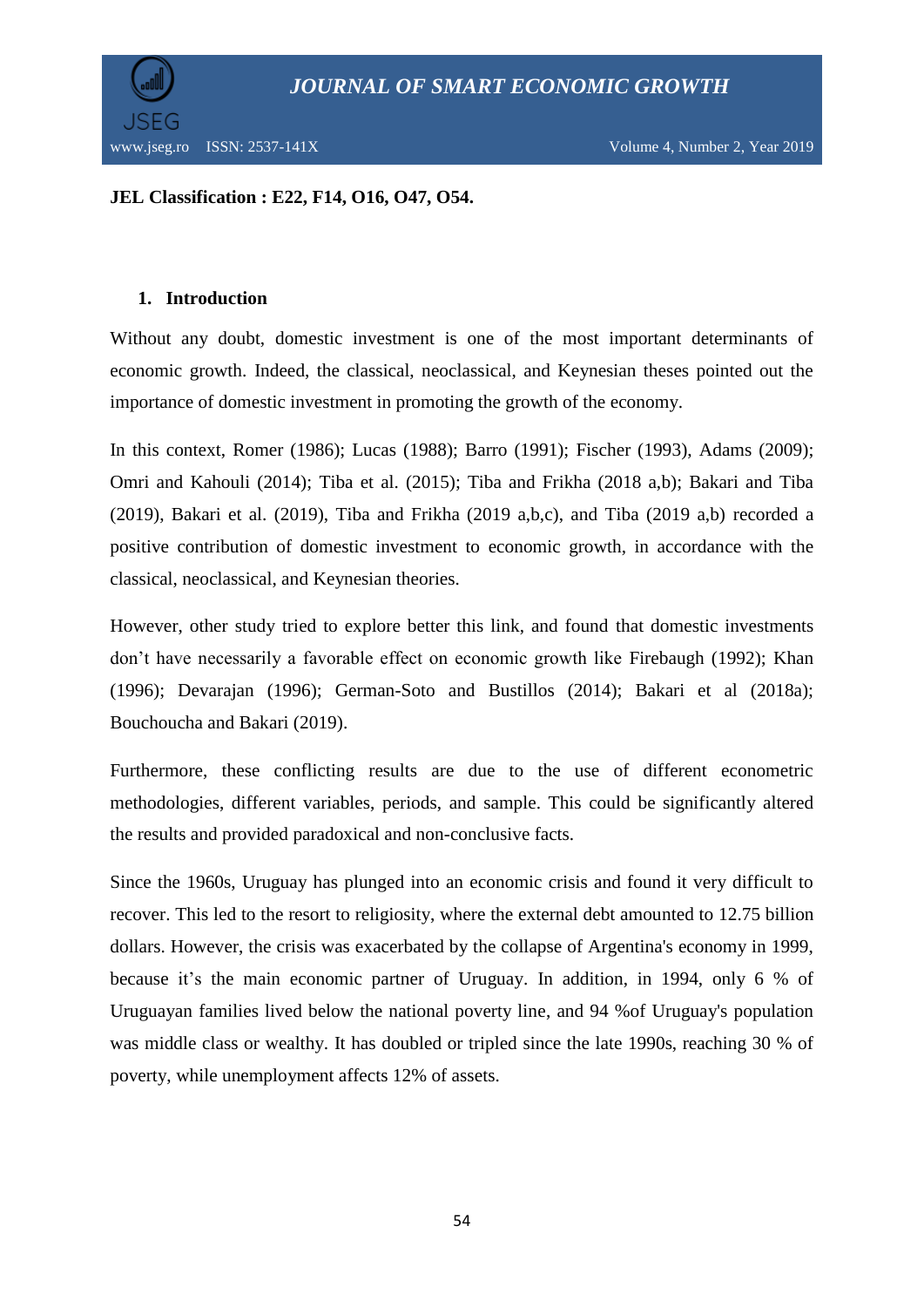

Between 1999 and 2002, the economic crisis threatens to bring about a collapse of the financial system, forcing the state to intervene to rescue banks and the poverty rate has risen to 40 %.

Since the rise of the broad front to power in 2005, social spending in total public spending has increased from 60.9% to 75.5% between 2005 and 2015. The unemployment rate has fallen from 17% in 2002 to 8% in 2016. However, the deficit and debt General still remain very high.

For all these reasons, it is brought to us that domestic investments are among the best needful settlements for saving and reducing most of these disasters of this country. For this purpose, we attempt to treat the contribution of domestic investment on economic growth for the case of the Uruguayan economy over the period 1960-2017 by applying the Vector Error Correction Model (VECM). To the best of our knowledge, none of the previous studies investigate the impact of domestic investment on growth in Uruguay.

We structure the rest of the paper as follows. In the next Section, we introduce a literature survey linking domestic investment to economic growth. In Section 3, we describe the data and present the empirical model. In Section 4, we present the empirical results. We furnish concluding remarks in Section 5.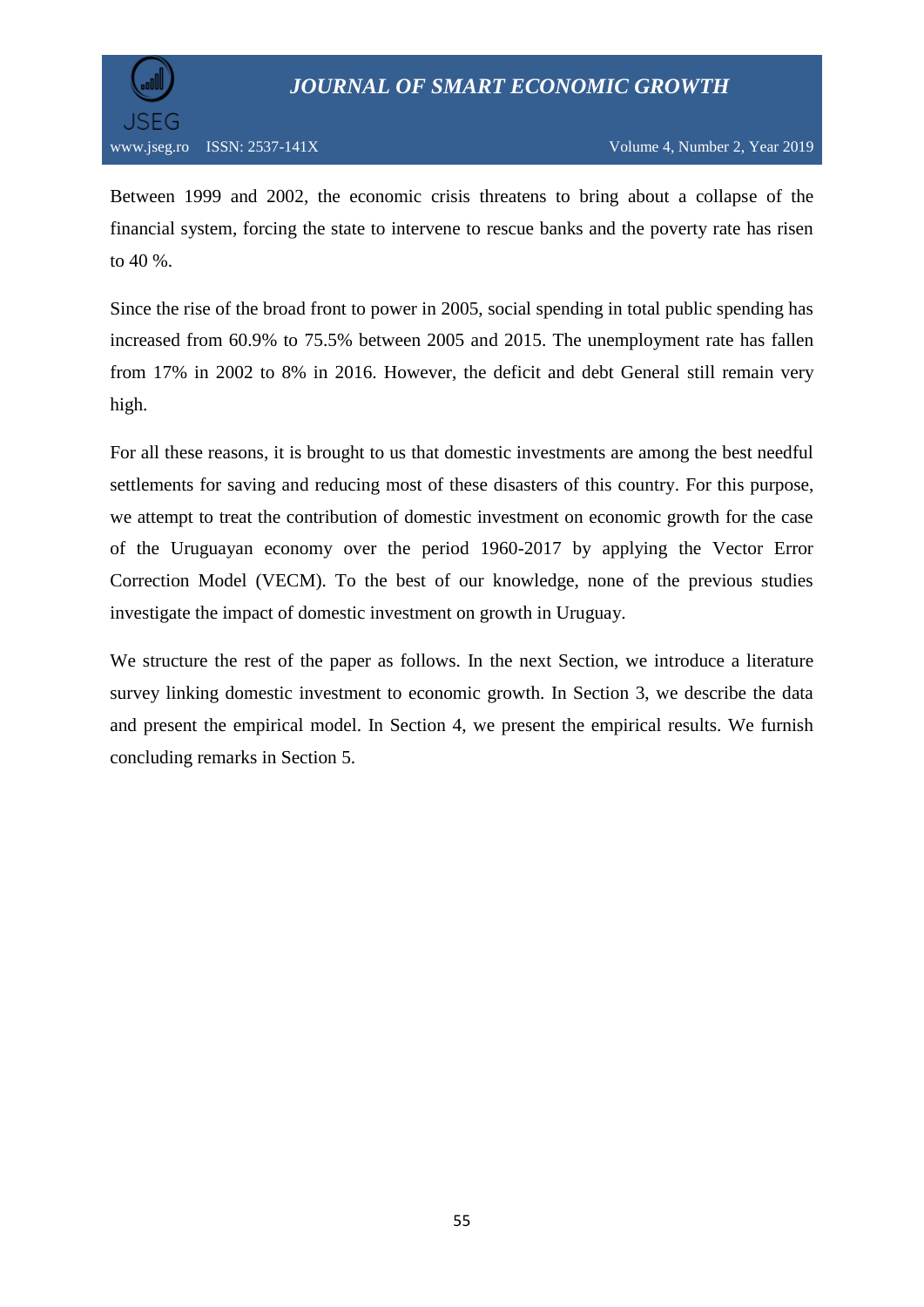

#### **2. Literature Survey**

Domestic investment is well-respected as one of the most substantial macroeconomic variables for a country's growth. Numerous empirical and theoretical studies have sought to explain the relationship between domestic investment and economic growth. Some of them showed a positive and a negative relationship between the two variables. However, for others, the impact is not significant. The sequent Table (Table.1) exposes an ensemble of empirical investigations that are composed during our working on this quest to give rise to the implementation of our empirical validation.

| N <sub>0</sub> | <b>Authors</b>                                               | <b>Countries</b> | <b>Period</b> | Methodology                                                  | <b>Results</b>            |  |  |  |  |  |
|----------------|--------------------------------------------------------------|------------------|---------------|--------------------------------------------------------------|---------------------------|--|--|--|--|--|
|                | Domestic Investment has a positive effect on economic growth |                  |               |                                                              |                           |  |  |  |  |  |
|                | Farhani et al (2014)                                         | France           | 1970 - 2010   | <b>Cointegration Analysis</b>                                | $DI \leq Y$ : LR          |  |  |  |  |  |
|                |                                                              |                  |               | <b>Vector Error Correction Model</b>                         | $DI \leq > Y$ : SR        |  |  |  |  |  |
|                |                                                              |                  |               | Autoregressive Distributed Lag Model                         |                           |  |  |  |  |  |
|                | Bakari (2017a)                                               | Malaysia         | $1960 - 2015$ | <b>Cointegration Analysis</b>                                | $DI \Rightarrow Y: LR$    |  |  |  |  |  |
|                |                                                              |                  |               | <b>Error Correction Model</b>                                | $DI$ # $Y: SR$            |  |  |  |  |  |
|                |                                                              |                  |               | <b>Wald Test</b>                                             |                           |  |  |  |  |  |
| 3              | Keho (2017)                                                  | Cote D'Ivoire    | $1965 - 2014$ | <b>Cointegration Analysis</b>                                | $DI \leq Y$ : LR          |  |  |  |  |  |
|                |                                                              |                  |               | Autoregressive Distributed Lag Model                         | $DI \leq Y: SR$           |  |  |  |  |  |
|                |                                                              |                  |               | <b>Generalized Method of Moments</b>                         |                           |  |  |  |  |  |
| 4              | Mbulawa (2017)                                               | <b>Botswana</b>  | 1985 - 2015   | <b>Ordinary Least Squares</b>                                | $DI \Rightarrow Y$        |  |  |  |  |  |
|                |                                                              |                  |               | <b>Vector Error Correction Model</b>                         |                           |  |  |  |  |  |
| 5              | Bakari et al (2019)                                          | <b>Brazil</b>    | 1970 - 2017   | <b>Cointegration Analysis</b>                                | $DI \leq Y$ : LR          |  |  |  |  |  |
|                |                                                              |                  |               | <b>Vector Error Correction Model</b>                         | $DI \leq > Y$ : SR        |  |  |  |  |  |
|                |                                                              |                  |               | Domestic Investment has a negative effect on economic growth |                           |  |  |  |  |  |
|                | Bakari (2017b)                                               | Egypt            | $1965 - 2015$ | <b>Cointegration Analysis</b>                                | $DI \Rightarrow Y: LR(.)$ |  |  |  |  |  |
|                |                                                              |                  |               | <b>Vector Error Correction Model</b>                         |                           |  |  |  |  |  |

#### **Table 1 Studies related to the relationship between domestic investment and economic growth**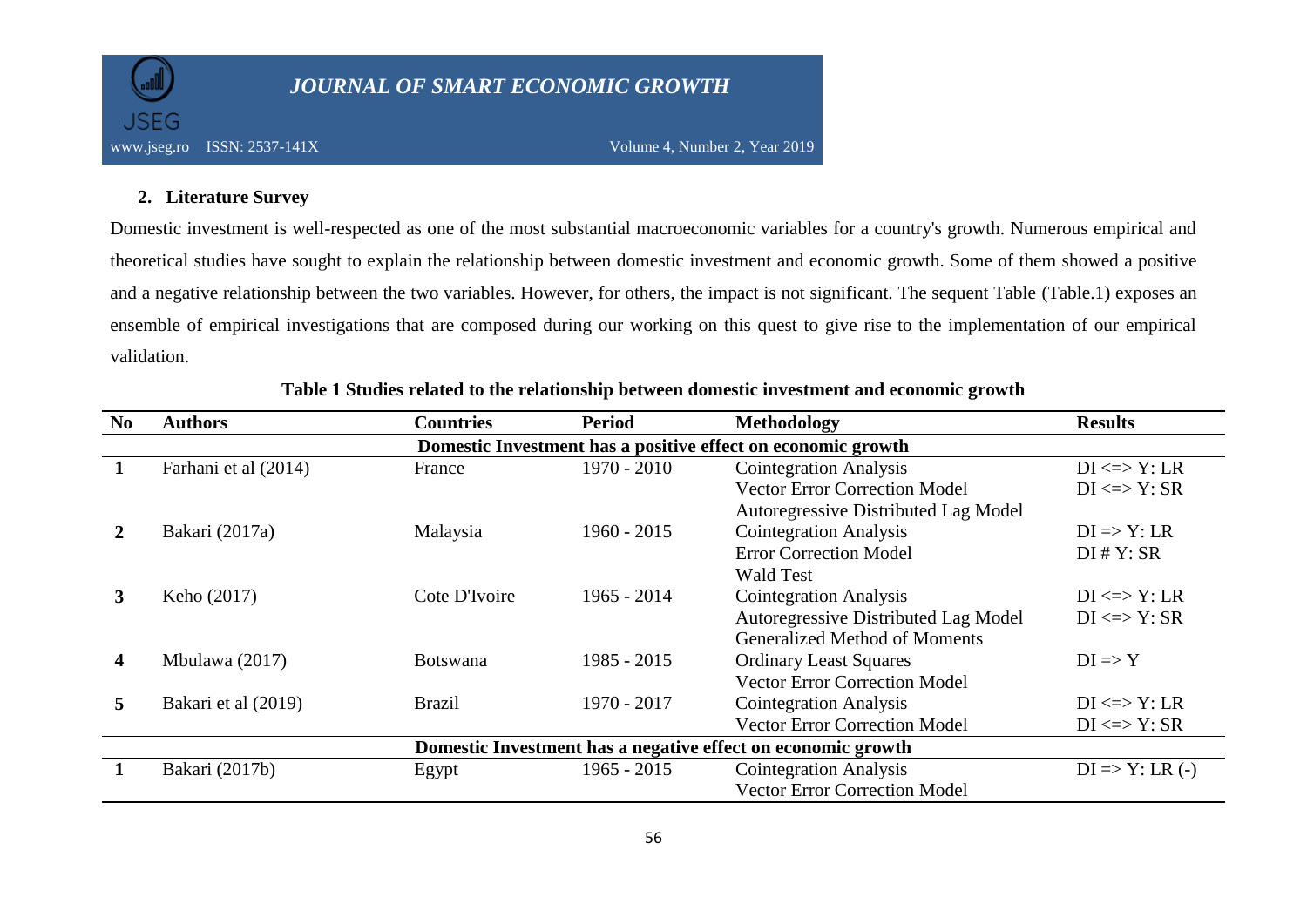www.jseg.ro ISSN: 2537-141X Volume 4, Number 2, Year 2019

**JSEG** 

|                |                              |          |               | <b>Wald Test</b>                                                                 |                            |
|----------------|------------------------------|----------|---------------|----------------------------------------------------------------------------------|----------------------------|
| $\overline{2}$ | Bakari (2017c)               | Gabon    | 1980 - 2015   | <b>Cointegration Analysis</b>                                                    | $DI \Rightarrow Y: LR (-)$ |
|                |                              |          |               | <b>Error Correction Model</b>                                                    | $DI \Rightarrow Y: SR$     |
|                |                              |          |               | <b>Wald Test</b>                                                                 |                            |
| $\mathbf{3}$   | Bakari (2018)                | Algeria  | $1969 - 2015$ | <b>Cointegration Analysis</b>                                                    | $DI \Rightarrow Y: LR(.)$  |
|                |                              |          |               | <b>Error Correction Model</b>                                                    | $DI \Rightarrow Y: SR$     |
|                |                              |          |               | <b>Wald Test</b>                                                                 |                            |
| 4              | Bakari (2019)                | France   | 1972 - 2016   | <b>Cointegration Analysis</b>                                                    | $DI \le y$ : LR $(-)$      |
|                |                              |          |               | <b>Vector Error Correction Model</b>                                             | $DI \Rightarrow Y: SR$     |
|                |                              |          |               | <b>Wald Test</b>                                                                 |                            |
| 5              | Bouchoucha and Bakari (2019) | Tunisia  | $1976 - 2017$ | <b>Cointegration Analysis</b>                                                    | $DI \Rightarrow Y: LR (-)$ |
|                |                              |          |               | Autoregressive Distributed Lag Model                                             | $DI \Rightarrow Y: SR$     |
|                |                              |          |               | <b>Wald Test</b>                                                                 |                            |
|                |                              |          |               | Domestic investment has not any effect on economic growth (insignificant effect) |                            |
|                | Bakari (2017d)               | Sudan    | $1976 - 2015$ | <b>Cointegration Analysis</b>                                                    | $DI$ # $Y: LR$             |
|                |                              |          |               | <b>Error Correction Model</b>                                                    | $DI \leq Y$ : SR           |
|                |                              |          |               | <b>Wald Test</b>                                                                 |                            |
| $\mathbf{2}$   | Bakari et al (2018b)         | Nigeria  | 1981 - 2015   | <b>Cointegration Analysis</b>                                                    | $DI$ # $Y: LR$             |
|                |                              |          |               | <b>Vector Error Correction Model</b>                                             | $DI$ # $Y: SR$             |
|                |                              |          |               | <b>Wald Test</b>                                                                 |                            |
| 3              | Fakraoui and Bakari (2019)   | India    | 1960 - 2017   | <b>Cointegration Analysis</b>                                                    | $DI$ # $Y: LR$             |
|                |                              |          |               | <b>Vector Error Correction Model</b>                                             | $DI$ # $Y: SR$             |
|                |                              |          |               | <b>Wald Test</b>                                                                 |                            |
| 4              | Jibiry and Abdu (2017)       | Nigeria  | 1970 - 2014   | <b>Cointegration Analysis</b>                                                    | $DI$ # $Y: LR$             |
|                |                              |          |               | <b>Vector Error Correction Model</b>                                             |                            |
| 5              | Siddique et al (2017)        | Pakistan | $1975 - 2015$ | <b>Cointegration Analysis</b>                                                    | $DI$ # $Y: LR$             |
|                |                              |          |               | Autoregressive Distributed Lag Model                                             |                            |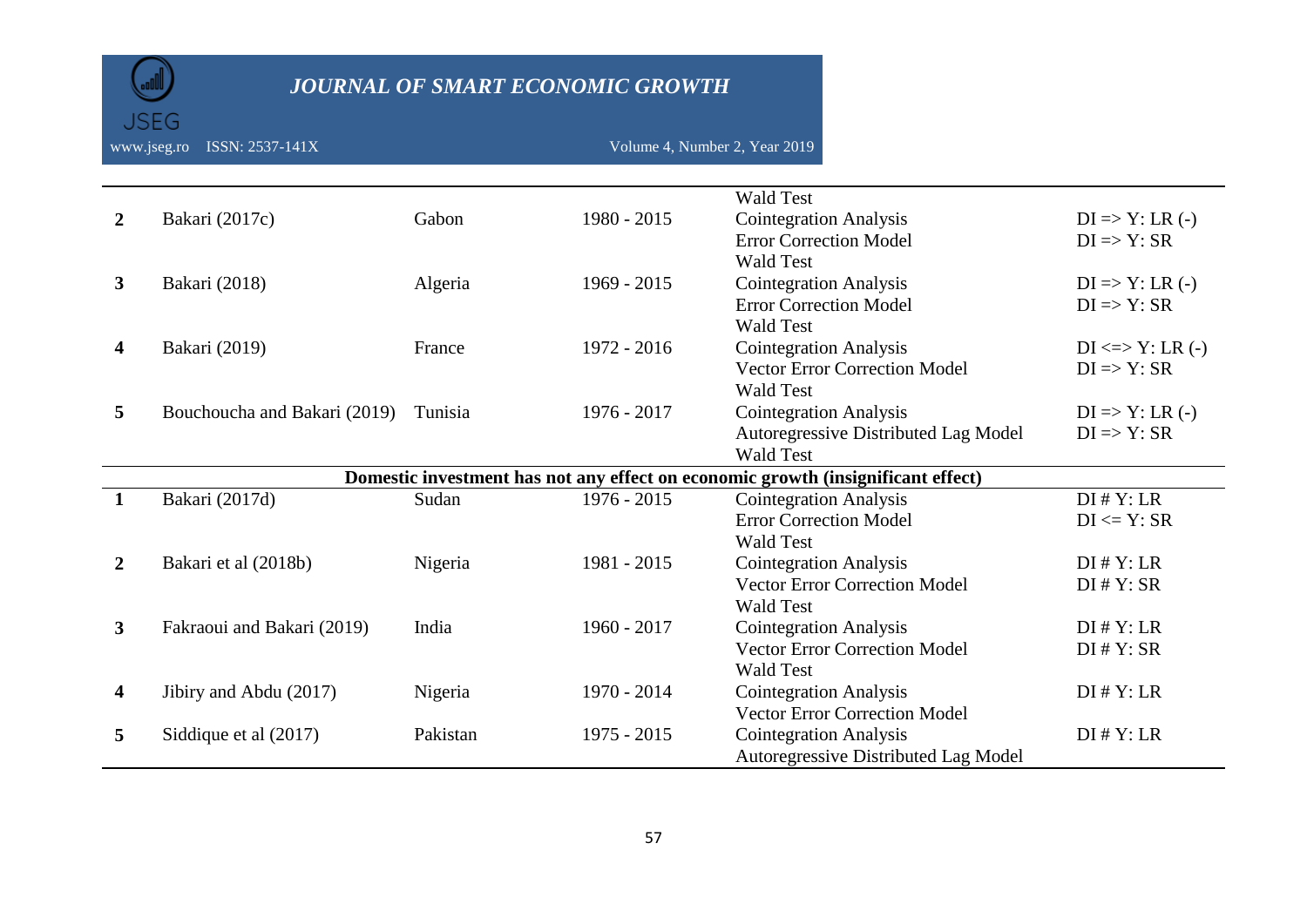

#### *Note: DI means Domestic Investment, Y means Economic Growth, LR means Long Run, SR means Short Run, and (-) means Negative Effect.*

However, the contribution of domestic investment to economic growth remains a subject of debate. Theoretically, its effect on economic growth should be positive and rest always a major cause for growth and sustainable development. But the conclusions of empirical work are sometimes contradictory. This is one of the reasons that led us to verify the effect of domestic investment on economic growth in Uruguay in section 4. But before we reach this stage, we will begin by specifying in section 3 our empirical approach.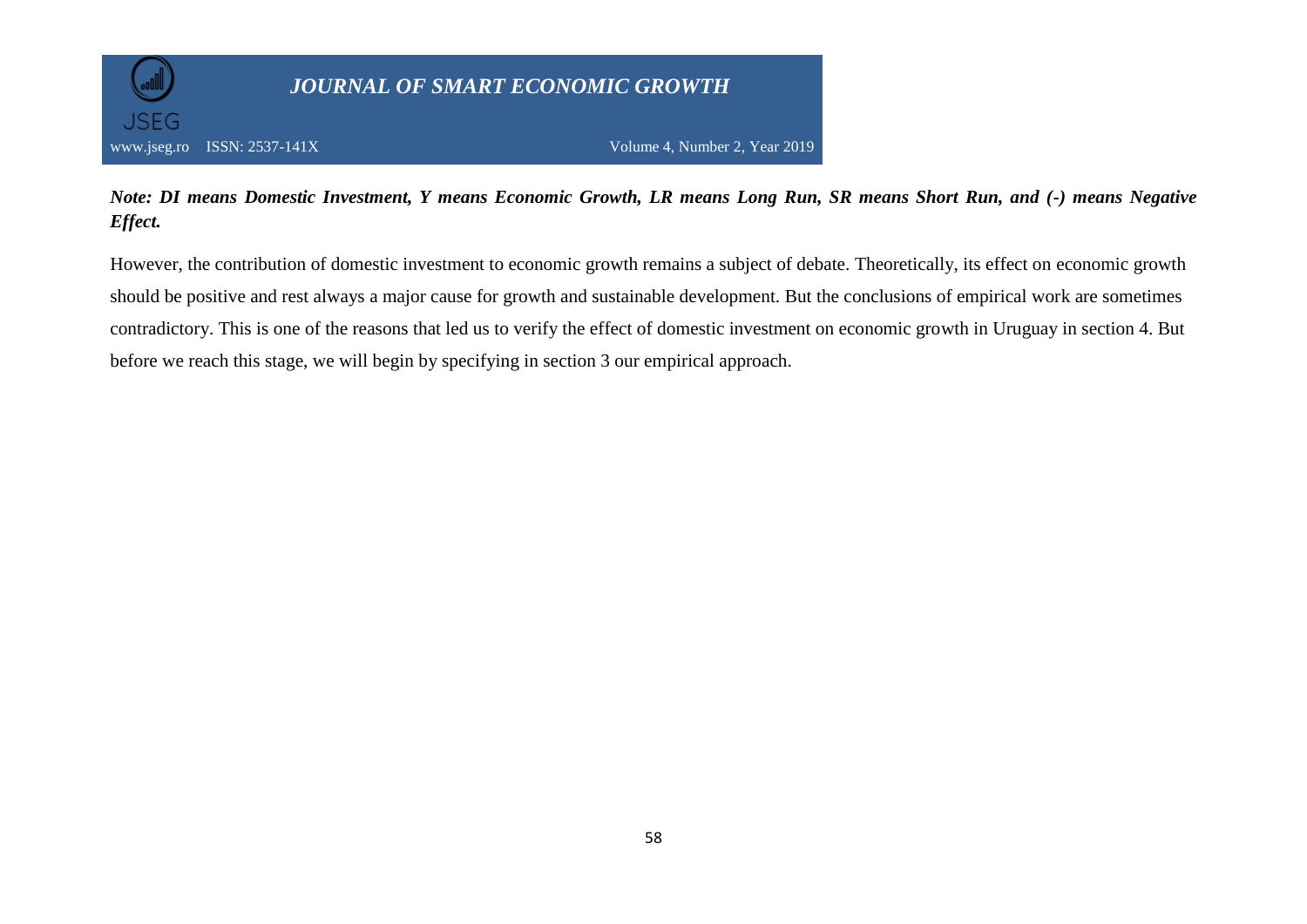

#### **3. Empirical Strategy**

To study the impact of domestic investment on economic growth in Uruguay, we will apply a detailed empirical analysis based on the model of Sims (1980).

In fact the Sims model has several advantages:

- $\checkmark$  It is able to study cointegration between variables;
- $\checkmark$  It is able to give an approximation more similar to reality than other models, especially when the model has a sample less than or equal to five variables;
- $\checkmark$  It is able to study the causality between short term and long term variables, if the variables are cointegrated;
- $\checkmark$  It is most effective in studies that involve time series analysis;

Our empirical scheme would be based first of all on the determination of the stationary of variables by utilizing the ADF stationary test. All variables must be stationary in first difference to proceed to the next stage of cointegration analysis by using the Johansen Test.

In the case of the absence of cointegration relationship between variables, we will employ VAR Model and the Granger Causality Test. However, in the case of the presence of cointegration relationship we will operate VECM Model and the Wald Test.

We will take on as a beginning step the modeling of the neoclassical model in order to establish the impact of domestic investment on economic growth. This model includes exports and imports as control variables, and it is jotting down as follows:

$$
Y = F [K, X, M] \quad (1)
$$

We can write the augmented production function as follows:

$$
Y = A K^{\alpha_1} X^{\alpha_2} M^{\alpha_3} \qquad (2)
$$

In equation (2) Y is GDP, K is Domestic Investment, X is Export, M is Import and A indicates the level of technology concerned in the country and which is supposed to be constant. The returns to scale are attached with domestic investment, exports and imports, which are exposed by  $\alpha_1$ ,  $\alpha_2$  and  $\alpha_3$  respectively.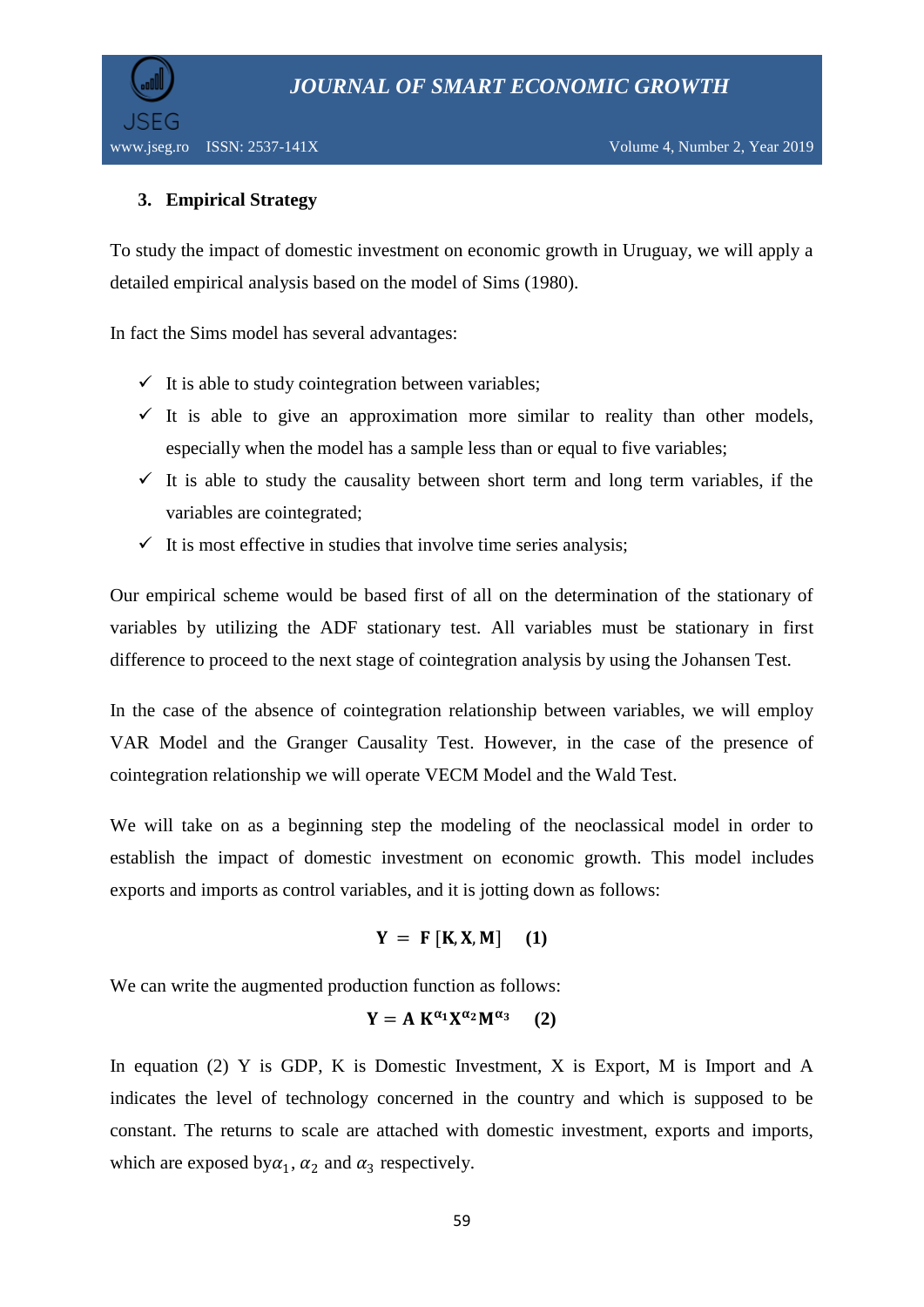In order to make linear the non linear form of Cobb-Douglas production, all variables are amended into logarithms. The Cobb-Douglas production function is presented in linear functional form as follows:

#### $Log(Y_t) = Log(A) + \alpha_1 Log(K_t) + \alpha_2 Log(X_t) + \alpha_3 Log(M_t) + \epsilon_t$ **(3)**

After holding technology constant, the linear model recovering the leverage of domestic investment on economic growth can be put down as follows:

$$
Log(Y_t) = \alpha_0 + \alpha_1 Log(K_t) + \alpha_2 Log(X_t) + \epsilon_t
$$
 (4)

To examine the effect of domestic investment on economic growth in Uruguay, we will imply a time series database that will hide the period 1960 - 2017. All variables are taken from the World Development Indicators. The short representation of our data is reported in Table 2.

| N <sub>0</sub> | <b>Variable</b> | <b>Description</b>                     | Source         |
|----------------|-----------------|----------------------------------------|----------------|
|                | Y               | Gross domestic product (Constant US\$) | The World Bank |
| 2              | K               | Domestic Investment (Constant US\$)    | The World Bank |
| 3              | X               | Exports (Constant US\$)                | The World Bank |
| 4              | M               | Imports (Constant US\$)                | The World Bank |

**Table 2: Description of variables**

After having the recognition of our data and our empirical strategy, the forthcoming section presents an empirical identification that examines the impact of domestic investment on economic growth in Uruguay.

#### **4. Empirical results**

Table 3 reports on the ADF unit root test for all four variables in the model. A unit root test for stationary was effected on both levels and the first differences within three different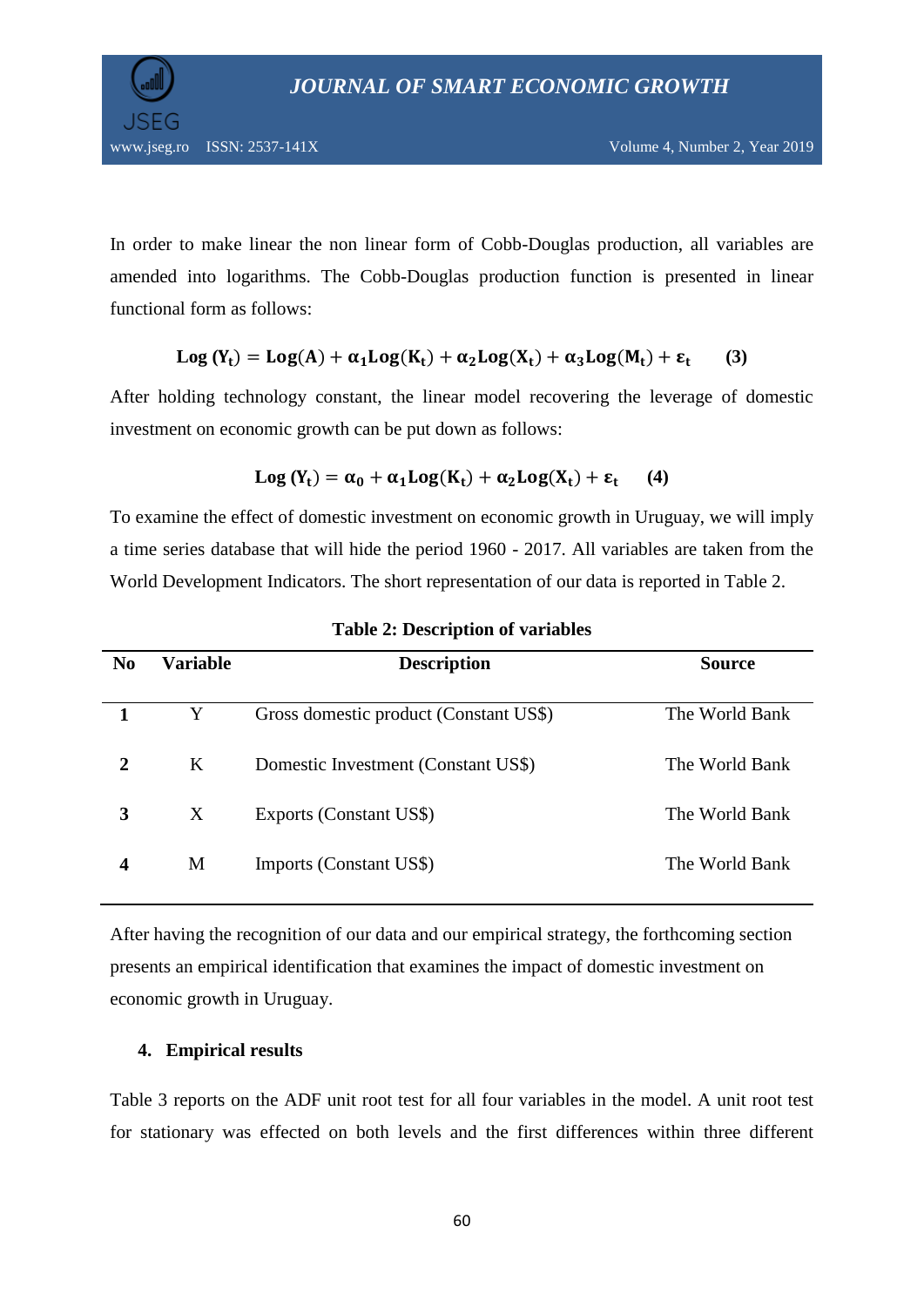



models: (i) the model with intercept, (ii) the model with intercept and trend, and (iii) the model without intercept and trend.

| <b>Variables</b> |                  | <b>ADF Test</b>            |                                    |  |  |  |  |  |
|------------------|------------------|----------------------------|------------------------------------|--|--|--|--|--|
|                  | <i>Intercept</i> | <b>Intercept and Trend</b> | <b>Without Intercept and Trend</b> |  |  |  |  |  |
| Y                | (0.305552)       | $(3.236922)*$              | (2.577735)                         |  |  |  |  |  |
|                  | $[4.693326]$ *** | $[4.751622]$ ***           | $[3.604063]$ ***                   |  |  |  |  |  |
| DI               | (2.365536)       | (4.225452)                 | (0.433157)                         |  |  |  |  |  |
|                  | $[4.447583]$ *** | $[4.398682]$ ***           | $[4.458853]$ ***                   |  |  |  |  |  |
| M                | (0.450113)       | (1.789726)                 | (1.789726)                         |  |  |  |  |  |
|                  | $[6.279387]$ *** | $[6.232094]$ ***           | $[5.892903]$ ***                   |  |  |  |  |  |
| X                | (0.439274)       | $(3.624207)$ **            | (3.997367)                         |  |  |  |  |  |
|                  | $[7.650683]$ *** | $[7.582233]***$            | $[6.281962]$ ***                   |  |  |  |  |  |

#### **Table 3: Unit Root Test**

**\*\*\*; \*\* and \* denote significances at 1%; 5% and 10% levels respectively**

#### **( ) denotes stationarity in level**

#### **[ ] denotes stationarity in first difference**

All variables reject the null hypothesis in the first difference, which means that all time series are integrated of order one, I (1). That implies that all the variables have attained stationary after the first difference.

After the results of table 3 confirmed that all variables had a unit root, then we passed in the next stage by applying the Johansen's cointegration technique to investigate whether there is a long-run relationship among the variables. After applying Johansen test and the estimation of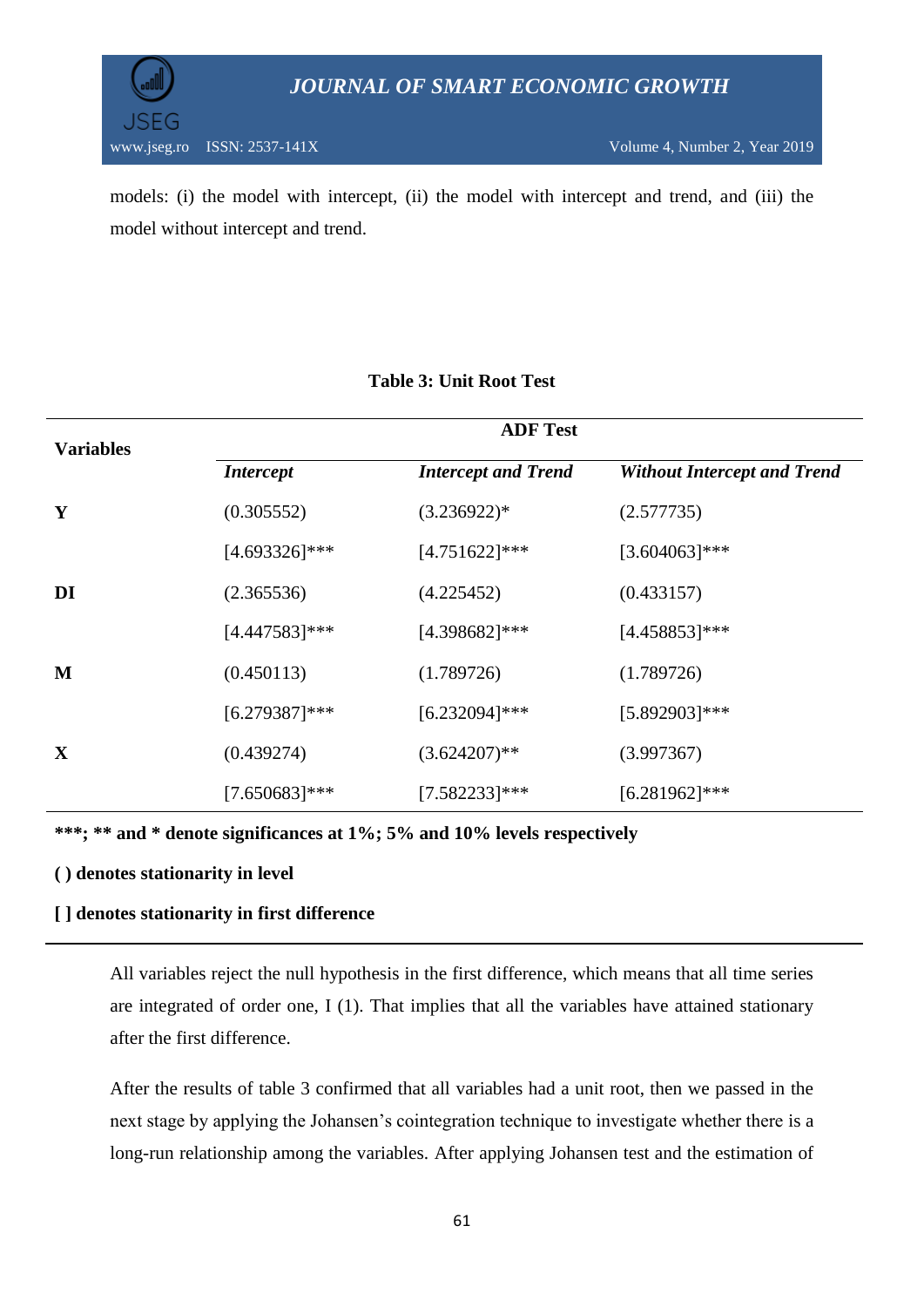

Sims Model, it is necessary to specify the number of optimal lags suitable for our model using an explicit statistical criterion such as the HQ, FPE, AIC or SIC.

| <b>VAR Lag Order Selection Criteria</b> |          |           |             |              |              |              |  |  |  |  |
|-----------------------------------------|----------|-----------|-------------|--------------|--------------|--------------|--|--|--|--|
| Lag                                     | LogL     | LR        | <b>FPE</b>  | AIC          | <b>SC</b>    | HQ           |  |  |  |  |
| $\bf{0}$                                | 249.9524 | <b>NA</b> | $9.16e-10$  | $-9.459709$  | $-9.309614*$ | $-9.402166$  |  |  |  |  |
| 1                                       | 274.1117 | 43.67244* | $6.71e-10*$ | $-9.773526*$ | $-9.023047$  | $-9.485810*$ |  |  |  |  |
| $\overline{2}$                          | 280.3887 | 10.38117  | $9.86e-10$  | $-9.399563$  | $-8.048702$  | $-8.881675$  |  |  |  |  |
| 3                                       | 290.0637 | 14.51261  | 1.30e-09    | $-9.156297$  | $-7.205053$  | $-8.408236$  |  |  |  |  |
| $\overline{\mathbf{4}}$                 | 301.7463 | 15.72660  | $1.62e-09$  | $-8.990244$  | $-6.438617$  | $-8.012010$  |  |  |  |  |
| 5                                       | 311.6998 | 11.86758  | $2.25e-09$  | $-8.757684$  | $-5.605675$  | $-7.549278$  |  |  |  |  |

#### **Table 4: Lag Order Selection Criteria**

**\* indicates lag order selected by the criterion**

**LR: sequential modified LR test statistic (each test at 5% level)**

**FPE: Final prediction error**

**AIC: Akaike information criterion**

**SC: Schwarz information criterion**

**HQ: Hannan-Quinn information criterion**

The results of Table 4 show us that the number of lags has been equal to 1 since the criteria AIC select that the number of lags is equal to 1.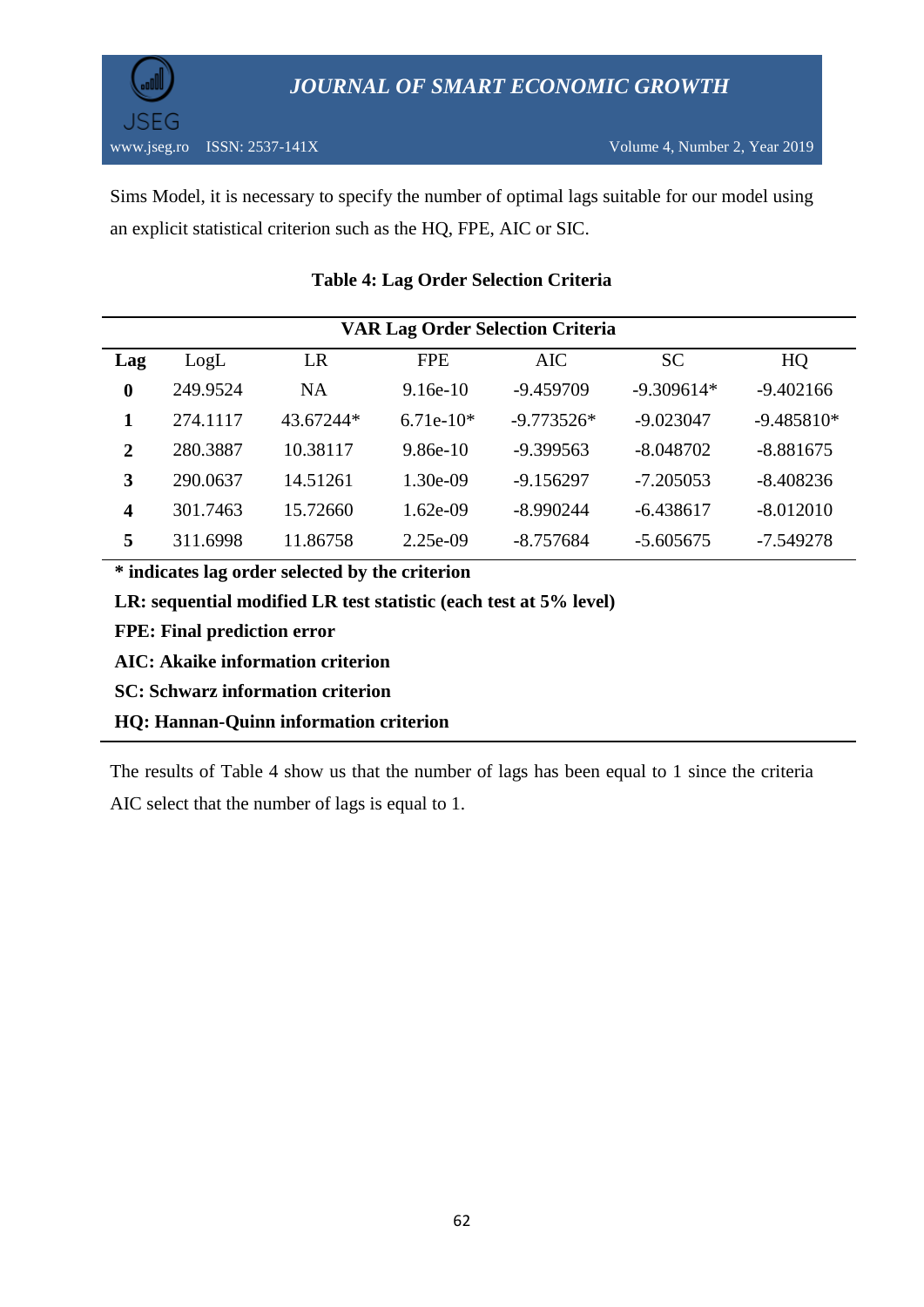

#### **Table 5: Johansen Test**

| <b>Unrestricted Cointegration Rank Test (Trace)</b> |            |                        |                     |           |  |  |  |  |  |
|-----------------------------------------------------|------------|------------------------|---------------------|-----------|--|--|--|--|--|
| Hypothesized No. of $CE(s)$                         | Eigenvalue | <b>Trace Statistic</b> | Critical Value 0.05 | $Prob.**$ |  |  |  |  |  |
| None *                                              | 0.497080   | 98.03973               | 47.85613            | 0.0000    |  |  |  |  |  |
| At most $1*$                                        | 0.348199   | 60.23693               | 29.79707            | 0.0000    |  |  |  |  |  |
| At most $2*$                                        | 0.293108   | 36.69603               | 15.49471            | 0.0000    |  |  |  |  |  |
| At most $3*$                                        | 0.274085   | 17.61774               | 3.841466            | 0.0000    |  |  |  |  |  |

**Trace test indicates 4 cointegrating eqn(s) at the 0.05 level**

**\* denotes rejection of the hypothesis at the 0.05 level**

#### **\*\*MacKinnon-Haug-Michelis (1999) p-values**

The results of the test of Johansen indicate the presence of 4 cointegrating equations between domestic investment, export, import and economic growth at a level 5 %. In this case Vector Error Correction Model will be upheld.

As we have noted that the main objective of Vector Error Correction Model is to determinate the long-run and the short-run relationships between the variables. The estimation results indicate that our Vector Error Correction Model will have the following form in 4 equations:

 $D(DLOG(Y)) = C(1)^*(-DLOG(Y(-1))) + 2.83229112083*DLOG(X(-1))) +$ **1.26436684415\*DLOG(M(-1)) - 1.41594846751\*DLOG(DI(-1)) - 0.170004919524 ) +**   $C(2)*D(DLOG(Y(-1)))$  +  $C(3)*D(DLOG(X(-1)))$  +  $C(4)*D(DLOG(M(-1)))$  +  $C(5)*D(DLOG(DI(-1))) + C(6)$  (5)

 $D(DLOG(X)) = C(7)*$   $(DLOG(Y(-1)) + 2.83229112083*DLOG(X(-1)) +$ **1.26436684415\*DLOG(M(-1)) - 1.41594846751\*DLOG(DI(-1)) - 0.170004919524 ) +**   $C(8)*D(DLOG(Y(-1)))$  +  $C(9)*D(DLOG(X(-1)))$  +  $C(10)*D(DLOG(M(-1)))$  +  $C(11)*D(DLOG(DI(-1))) + C(12)$  (6)

 $D(DLOG(M)) = C(13)*$   $DLOG(Y(-1)) + 2.83229112083*DLOG(X(-1)) + 12.83229112083*DLOG(X(-1))$ **1.26436684415\*DLOG(M(-1)) - 1.41594846751\*DLOG(DI(-1)) - 0.170004919524 ) +**   $C(14)*D(DLOG(Y(-1))) + C(15)*D(DLOG(X(-1))) + C(16)*D(DLOG(M(-1))) +$  $C(17)*D(DLOG(DI(-1))) + C(18)$  (7)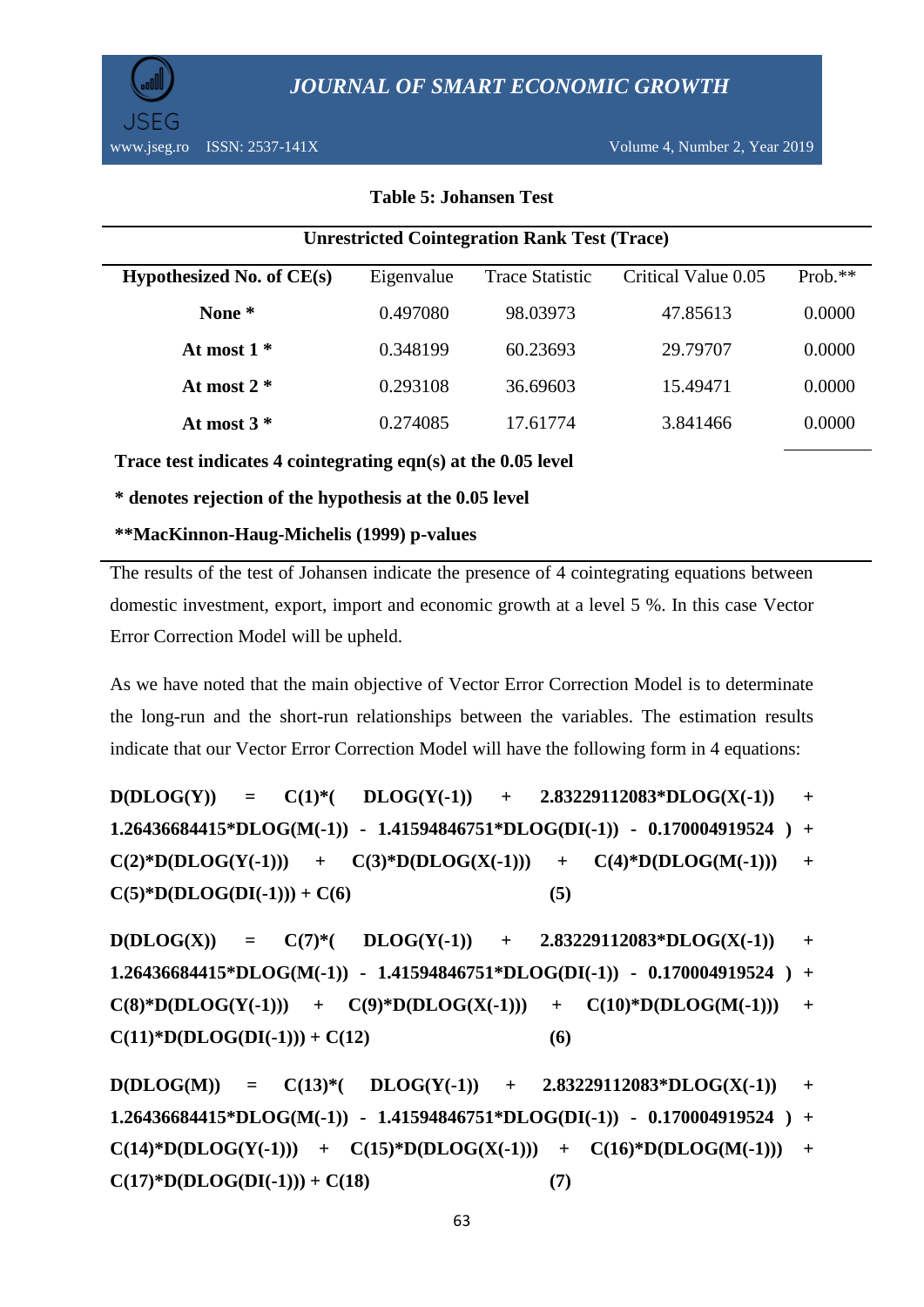

 $D(DLOG(DI)) = C(19)*$ <br>(DLOG(Y(-1)) + 2.83229112083\*DLOG(X(-1)) + **1.26436684415\*DLOG(M(-1)) - 1.41594846751\*DLOG(DI(-1)) - 0.170004919524 ) +**   $C(20) * D(DLOG(Y(-1))) + C(21) * D(DLOG(X(-1))) + C(22) * D(DLOG(M(-1))) +$  $C(23)*D(DLOG(DI(-1))) + C(24)$  (8)

|            | Y             | М             | $\mathbf X$       | DI         |
|------------|---------------|---------------|-------------------|------------|
| Y          |               | 0.0010        | 0.8837            | $0.0325**$ |
| M          | 0.9204        |               | 0.0001            | 0.6281     |
| X          | $0.0493**$    | 0.2054        |                   | 0.8005     |
| DI         | 0.8320        | 0.4860        | $0.0743*$         |            |
| <b>ECT</b> | $[-0.028883]$ | $[-0.120374]$ | $[-0.368313]$ *** | [0.150018] |

#### **Table 6.Vector Error Correction Model (VECM) Estimation**

**\*\*\*; \*\* and \* indicate significance at 1%, 5% and 10%, respectively**

**( ) denotes the value of the probability of the variables in the short term**

**[ ] denotes the significance of long-term co-integration equations** 

The results of the estimation of Vector Error Correction Model are reported in Table 6. If the coefficient of the error correction term (ECT) is negative and has a significant probability. This means that equation of the long term is significant. In addition, if the probability of the Wald test has a significant probability, this means that there is a causal relationship in the short run. According to the results, domestic investment has not any effect on economic growth in the long run and in the short run.

To check the robustness of our model and to verify the solidity of our estimate after each empirical investigation, we will apply a set of diagnostic tests. Table 7 indicate all residual diagnostic tests are satisfactory and confirm that our model is acceptable and well treated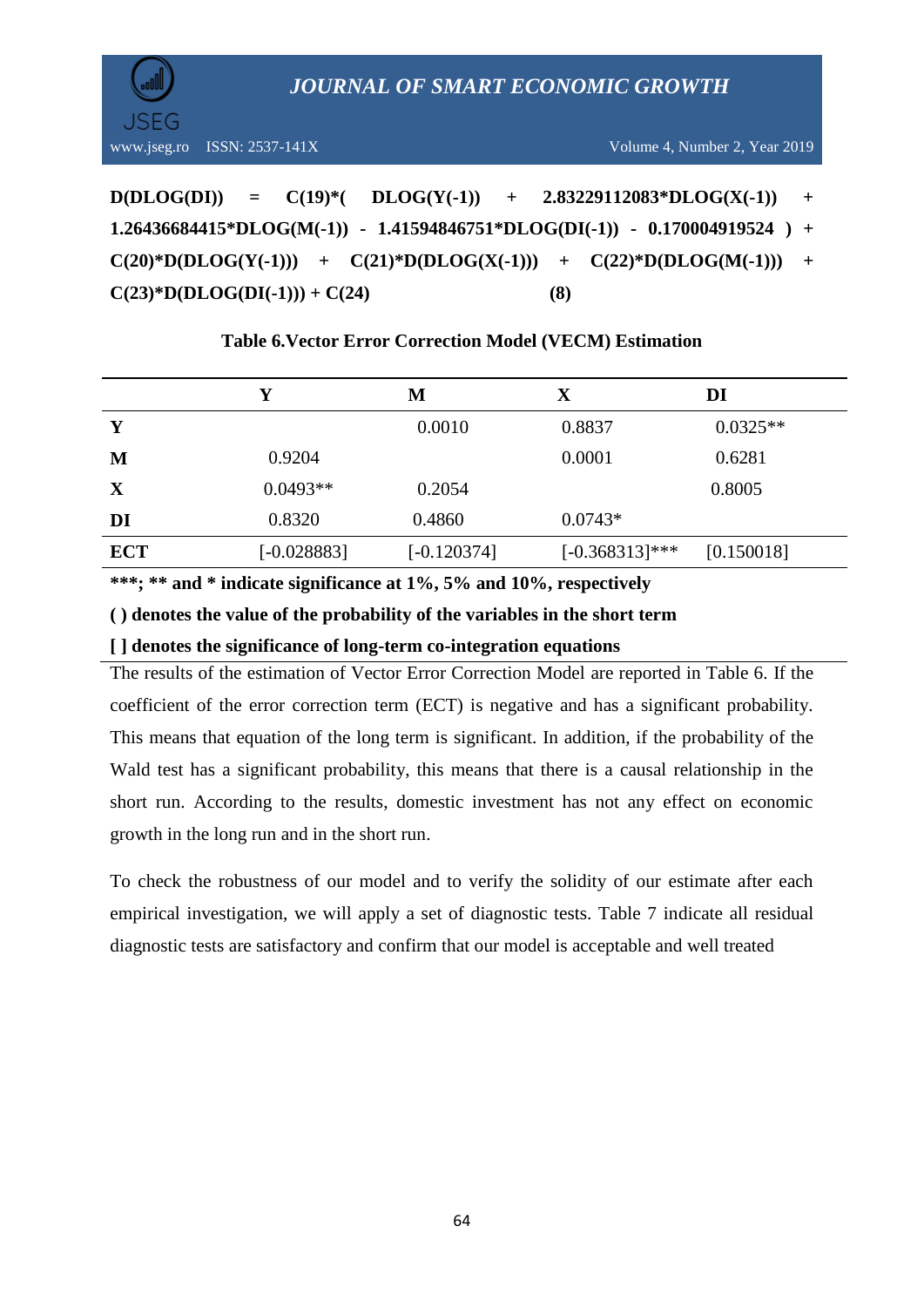

#### **Table.7: Diagnostic tests**

|                                        | Log(Y)   | Log (DI)                                              |        |                                      |          |                                                       |        |
|----------------------------------------|----------|-------------------------------------------------------|--------|--------------------------------------|----------|-------------------------------------------------------|--------|
|                                        |          | <b>Breusch-Godfrey Serial Correlation LM Test:</b>    |        |                                      |          | <b>Breusch-Godfrey Serial Correlation LM Test:</b>    |        |
| F-statistic                            | 1.437545 | Prob. $F(2,47)$                                       | 0.2478 | F-statistic                          | 0.142342 | Prob. $F(2,47)$                                       | 0.8677 |
| Obs*R-squared                          | 3.170520 | Prob. Chi-Square(2)                                   | 0.2049 | Obs*R-squared                        | 0.331135 | Prob. Chi-Square(2)                                   | 0.8474 |
|                                        |          | <b>Heteroskedasticity Test: Breusch-Pagan-Godfrey</b> |        |                                      |          | <b>Heteroskedasticity Test: Breusch-Pagan-Godfrey</b> |        |
| F-statistic                            | 1.380848 | Prob. $F(12,42)$                                      | 0.2131 | F-statistic                          | 1.989090 | Prob. $F(12,42)$                                      | 0.0502 |
| Obs*R-squared                          | 15.56013 | Prob. Chi-Square(12)                                  | 0.2122 | Obs*R-squared                        | 19.93044 | Prob. Chi-Square(12)                                  | 0.0684 |
| Scaled explained SS                    | 15.87475 | Prob. Chi-Square(12)                                  | 0.1970 | Scaled explained SS                  | 15.23058 | Prob. Chi-Square(12)                                  | 0.2291 |
|                                        |          | <b>Heteroskedasticity Test: Harvey</b>                |        |                                      |          | <b>Heteroskedasticity Test: Harvey</b>                |        |
| F-statistic                            | 0.380489 | Prob. $F(12,42)$                                      | 0.9633 | F-statistic                          | 1.577700 | Prob. $F(12,42)$                                      | 0.1357 |
| Obs*R-squared                          | 5.392854 | Prob. Chi-Square(12)                                  | 0.9436 | Obs*R-squared                        | 17.08914 | Prob. Chi-Square(12)                                  | 0.1463 |
| Scaled explained SS                    | 4.252356 | Prob. Chi-Square(12)                                  | 0.9784 | Scaled explained SS                  | 18.51708 | Prob. Chi-Square(12)                                  | 0.1009 |
|                                        |          | <b>Heteroskedasticity Test: Glejser</b>               |        |                                      |          | <b>Heteroskedasticity Test: Glejser</b>               |        |
| F-statistic                            | 0.939211 | Prob. $F(12,42)$                                      | 0.5187 | F-statistic                          | 1.889123 | Prob. $F(12,42)$                                      | 0.0642 |
| Obs*R-squared                          | 11.63644 | Prob. Chi-Square(12)                                  | 0.4753 | Obs*R-squared                        | 19.27990 | Prob. Chi-Square(12)                                  | 0.0820 |
| Scaled explained SS                    | 11.13198 | Prob. Chi-Square(12)                                  | 0.5176 | Scaled explained SS                  | 17.62139 | Prob. Chi-Square(12)                                  | 0.1277 |
| <b>Heteroskedasticity Test: ARCH</b>   |          |                                                       |        | <b>Heteroskedasticity Test: ARCH</b> |          |                                                       |        |
| F-statistic                            | 0.208861 | Prob. $F(1,52)$                                       | 0.6496 | F-statistic                          | 0.222714 | Prob. $F(1,52)$                                       | 0.6390 |
| Obs*R-squared                          | 0.216026 | Prob. Chi-Square(1)                                   | 0.6421 | Obs*R-squared                        | 0.230294 | Prob. Chi-Square(1)                                   | 0.6313 |
|                                        | Log(X)   |                                                       |        |                                      | Log(M)   |                                                       |        |
|                                        |          | <b>Breusch-Godfrey Serial Correlation LM Test:</b>    |        |                                      |          | <b>Breusch-Godfrey Serial Correlation LM Test:</b>    |        |
| F-statistic                            | 3.387095 | Prob. $F(2,47)$                                       | 0.0422 | F-statistic                          | 1.180121 | Prob. $F(2,47)$                                       | 0.3162 |
| Obs*R-squared                          | 6.928612 | Prob. Chi-Square(2)                                   | 0.0313 | Obs*R-squared                        | 2.629915 | Prob. Chi-Square(2)                                   | 0.2685 |
|                                        |          | <b>Heteroskedasticity Test: Breusch-Pagan-Godfrey</b> |        |                                      |          | Heteroskedasticity Test: Breusch-Pagan-Godfrey        |        |
| F-statistic                            | 0.994775 | Prob. $F(12,42)$                                      | 0.4701 | F-statistic                          | 0.731244 | Prob. $F(12,42)$                                      | 0.7132 |
| Obs*R-squared                          | 12.17249 | Prob. Chi-Square(12)                                  | 0.4319 | Obs*R-squared                        | 9.505103 | Prob. Chi-Square(12)                                  | 0.6593 |
| Scaled explained SS                    |          | 8.222700 Prob. Chi-Square(12)                         | 0.7675 | Scaled explained SS                  |          | 8.950350 Prob. Chi-Square(12)                         | 0.7072 |
| <b>Heteroskedasticity Test: Harvey</b> |          |                                                       |        |                                      |          | <b>Heteroskedasticity Test: Harvey</b>                |        |
| F-statistic                            | 0.751758 | Prob. $F(12,42)$                                      | 0.6940 | F-statistic                          | 0.689777 | Prob. $F(12,42)$                                      | 0.7516 |
| Obs*R-squared                          | 9.724611 | Prob. Chi-Square(12)                                  | 0.6401 | Obs*R-squared                        | 9.054830 | Prob. Chi-Square(12)                                  | 0.6982 |
| Scaled explained SS                    | 8.757644 | Prob. Chi-Square(12)                                  | 0.7235 | Scaled explained SS                  | 10.51162 | Prob. Chi-Square(12)                                  | 0.5712 |
|                                        |          | <b>Heteroskedasticity Test: Glejser</b>               |        |                                      |          | <b>Heteroskedasticity Test: Glejser</b>               |        |
| F-statistic                            | 0.865244 | Prob. $F(12,42)$                                      | 0.5866 | F-statistic                          | 0.647089 | Prob. $F(12,42)$                                      | 0.7898 |
| Obs*R-squared                          | 10.90167 | Prob. Chi-Square(12)                                  | 0.5374 | Obs*R-squared                        | 8.581903 | Prob. Chi-Square(12)                                  | 0.7382 |
| Scaled explained SS                    | 9.729470 | Prob. Chi-Square(12)                                  | 0.6397 | Scaled explained SS                  | 7.999213 | Prob. Chi-Square(12)                                  | 0.7852 |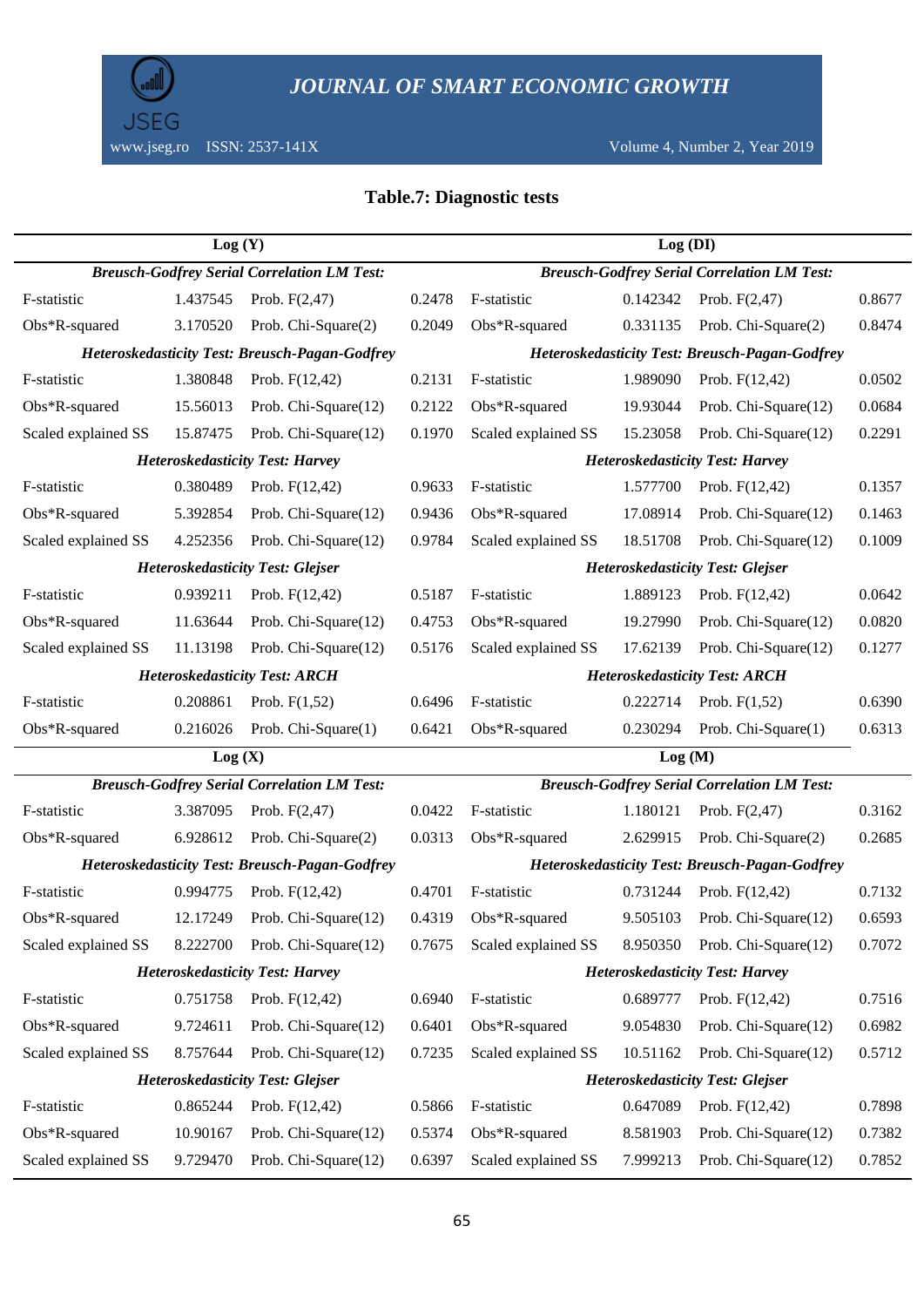www.jseg.ro ISSN: 2537-141X Volume 4, Number 2, Year 2019

| <b>Heteroskedasticity Test: ARCH</b> |  |                                   |  |                        | <b>Heteroskedasticity Test: ARCH</b> |                                   |        |
|--------------------------------------|--|-----------------------------------|--|------------------------|--------------------------------------|-----------------------------------|--------|
| F-statistic                          |  | $0.936973$ Prob. F(1.52)          |  | 0.3375 F-statistic     |                                      | $0.416570$ Prob. F(1.52)          | 0.5215 |
| $Obs^*R$ -squared                    |  | $0.955788$ Prob. Chi-Square $(1)$ |  | $0.3283$ Obs*R-squared |                                      | $0.429154$ Prob. Chi-Square $(1)$ | 0.5124 |

#### **5. Conclusion**

Due to the seminal contribution of domestic investment to the economy as recognized by the classical, neoclassical, and Keynesians theses, we are motivated to investigate the contribution of domestic investment on growth for the Uruguayan economy. For this purpose, we employ the Vector Error Correction Model (VECM) over the period 1960-2017.

Our empirical evidence pointed out the absence of a significant impact of domestic investment on growth in the short- and long-run. This result could be justified by the marginal role of domestic investment played in the Uruguayan economy. Also, the weak saving rate couldn"t finance the economy and creating wealth in the case of Uruguay. From this outlook, the Uruguayan government should give more attention to the national saving through fiscal intensive to serve later the national investment and the economy.

#### **References**

Adams, S. (2009) "Foreign Direct Investment, Domestic Investment, and Economic Growth in Sub-Saharan Africa", *Journal of Policy Modelling*, 31, 939–49.

Bakari, S. (2017d). Appraisal of trade: Potency on economic growth in Sudan: New empirical and policy analysis. *Asian Development Policy Review*, 5(4), 213-225.

Bakari, S. (2017c). The long run and short run impacts of exports on economic growth: Evidence from Gabon. *The Economic Research Guardian*. 7(1), 40-57.

Bakari, S. (2017a). The Impact of domestic investment on economic growth: New evidence from Malaysia. *Journal of Smart Economic Growth*, 2(2), 105- 121.

Bakari, S (2017b). "The Relationship between Export, Import, Domestic Investment and Economic Growth in Egypt: Empirical Analysis." *EuroEconomica*. Issue 2(36)/2017.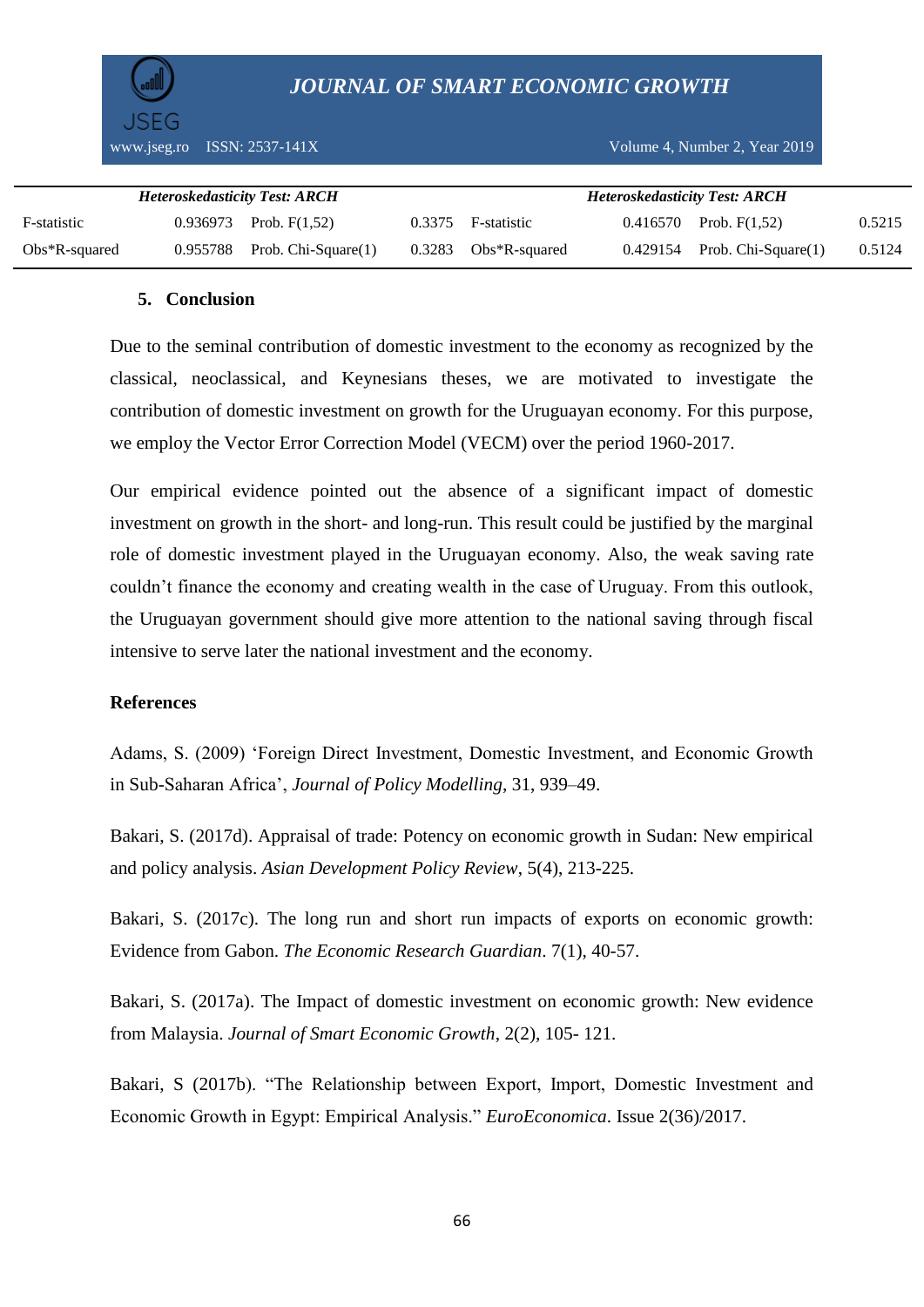

Bakari, S. (2018). The Impact of Domestic Investment on Economic Growth: New Policy Analysis from Algeria. *Bulletin of Economic Theory and Analysis*, 3(1), 35-51.

Bakari, S (2019). "If France Continues This Strategy, Taxes Will Destroy Domestic Investment And Economic Growth," *Journal of Smart Economic Growth*, , vol. 4(1), pages 31-45, Mars.

Bakari, S & Fakraoui, N & Tiba, S (2019). Domestic Investment, Export, Import and Economic Growth in Brazil: An Application of Vector Error Correction Model. *MPRA Paper No. 95474*, University Library of Munich, Germany.

Bakari, S & Mabrouki, M. & Elmakki, A. (2018a). The Impact of Domestic Investment in the Industrial Sector on Economic Growth with Partial Openness: Evidence from Tunisia. *Economics Bulletin*. 38(1): 111-128.

Bakari, S & Mabrouki, M & Othmani A (2018b). "The Six Linkages between Foreign Direct Investment, Domestic Investment, Exports, Imports, Labor Force and Economic Growth: New Empirical and Policy Analysis from Nigeria". *Journal of Smart Economic Growth*, Volume 3, Number 1, Year 2018.

Bakari, S & Tiba, S., (2019). The Impact of Trade Openness, Foreign Direct Investment and Domestic Investment on Economic Growth: New Evidence from Asian Developing Countries. *Economic Research Guardian* 9(1), pages 46-54.

Bouchoucha, N & Bakari, S, (2019). "The Impacts of Domestic and Foreign Direct Investments on Economic Growth: Fresh Evidence from Tunisia," *MPRA Paper 94816*, University Library of Munich, Germany.

Devarajan, S., Swaroop, V., & Heng-fu, Z. (1996). The composition of public expenditure and economic growth. *Journal of Monetary Economics*, 37, 313–344.

Dickey, D. A., & Fuller, W. A. (1979). Distribution of estimators of autoregressive time series with a unit root. *Journal of the American Statistical Association*, 74, 427-31.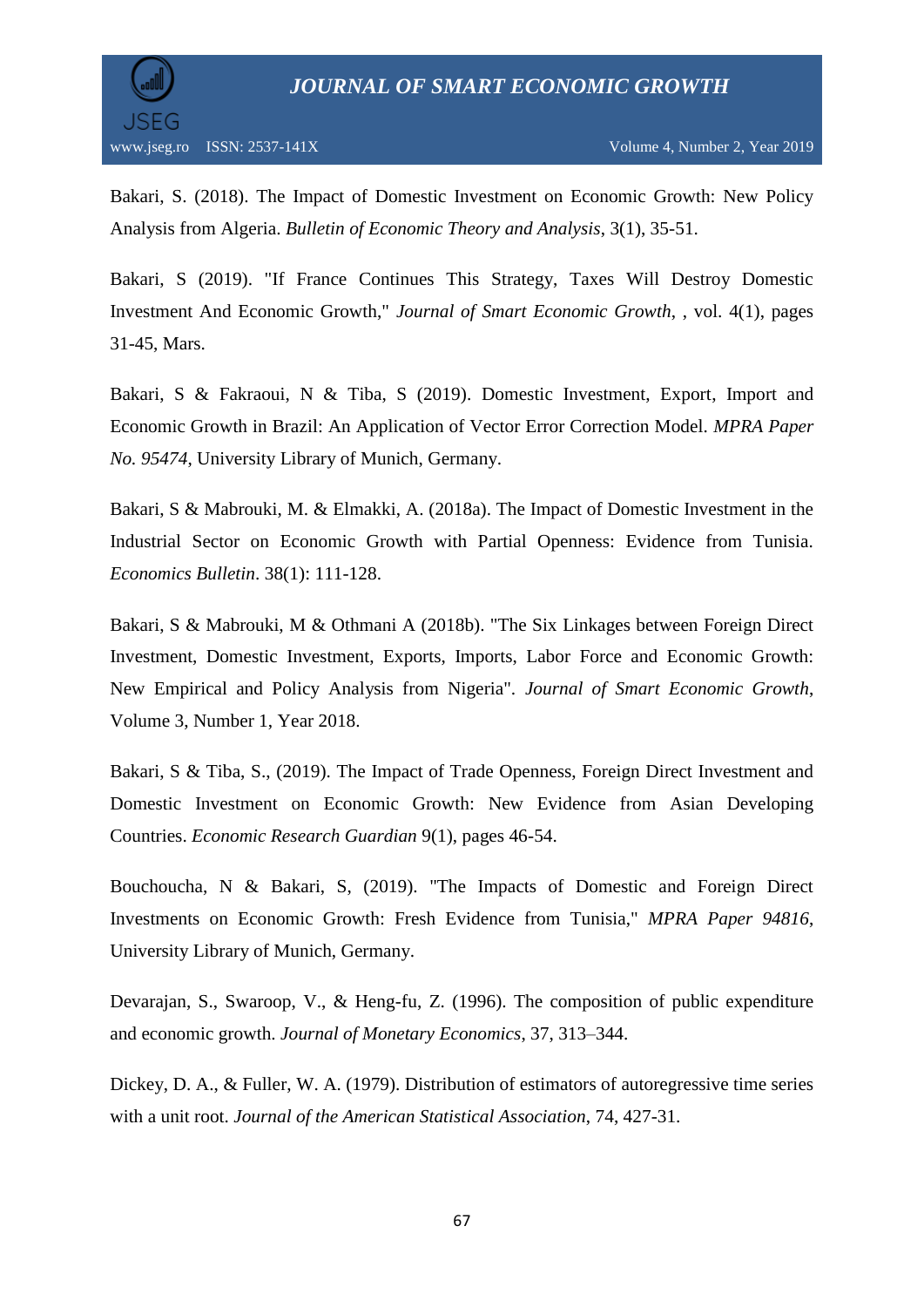

Dickey, D. A., & Fuller, W. A. (1981). Likelihood ratio statistics for autoregressive time series with a unit root. *Econometrica*, 49(4), 1057-72.

Fakraoui, N & Bakari, S (2019). "Tie Among Domestic Investment, Exports And Economic Growth: Empirical Analysis From India," *Journal of Smart Economic Growth*, , vol. 4(1), pages 1-15, Mars.

Firebaugh, G (1992). Growth effects of foreign domestic investment, *American Journal of Sociology*, 98(1): 105 – 130, http://dx.doi.org/10.1086/229970

Forgha, N. G., & Mbella, M. E. (2014). External debt, domestic investment and economic growth in Cameroon: A system estimation approach. *Journal of Economics Bibliography*,  $1(1)$ , 3-16.

German-Soto, V.& Bustillos, H.A.B. (2014). The Nexus between Infrastructure Investment and Economic Growth in the Mexican Urban Areas. *Modern Economy*. 5: 1208-1220.

Jibir, A., & Abdu, M. (2017). Foreign direct investment- growth nexus: The case of Nigeria. *European Scientific Journal*, 13(1), 304-318.

Johansen, S. (1988). Statistical analysis of cointegration vectors. *Journal of Economic Dynamics and Control*, 12(2–3), 231 – 254.

Johansen, S. (1991). Estimation and hypothesis testing of cointegration vectors in gaussian vector autoregressive models. *Econometrica*, 59, 1551-1580.

Johansen, S., & Juselius, K. (1990). Maximum likelihood estimation and inference on cointegration, with applications to the demand for money. *Oxford Bulletin of Economics and Statistics*, 52, 169-210.

Keho, Y. (2017). The exports and economic growth nexus in Cote D'ivoire: Evidence from a multivariate time series analysis. *Asian Journal of Economic Modelling*, 5(2), 135-146.

Khan, M. S. (1996). Government investment and economic growth in the developing world. *The Pakistan Development Review*, 35, 419–439.